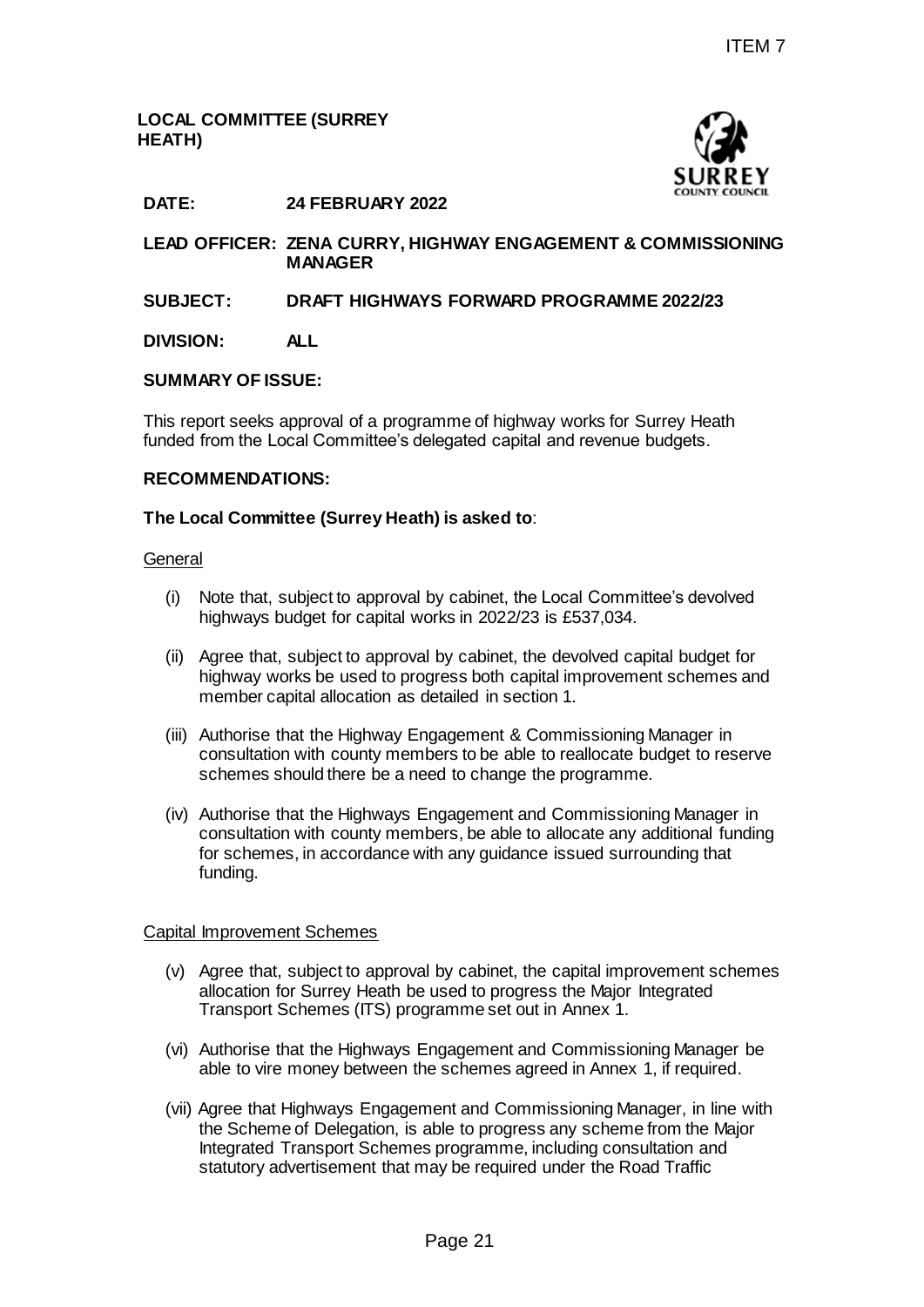Regulation Act 1984, for completion of those schemes. Where it is agreed that a scheme will not be progressed, this will be reported back to the appropriate county member.

### Member Capital Allocation

(viii) Note that, subject to approval by cabinet, £50,000 per divisional member is allocated, and up to £15,000 could be allocated to minor ITS, or all £50,000 on capital maintenance (recommended option). The schemes are to be agreed by county members in consultation with the Stakeholder Engagement Officer.

## Revenue Maintenance

- (ix) Note that the members, subject to approval by cabinet, will continue to receive a Member Local Highways Fund (revenue) allocation of £7,500 per county member to address highway issues in their division; and
- (x) Agree that revenue works are to be managed by the Highway Maintenance team on behalf of and in consultation with county members.

# **REASONS FOR RECOMMENDATIONS:**

To agree, subject to approval by cabinet, a programme of highways works in Surrey Heath for 2022/23, funded from budgets available to enable schemes and works to progress.

# **1. INTRODUCTION AND BACKGROUND:**

- 1.1 It is proposed that, subject to approval by cabinet, Surrey Heath receives a devolved capital budget for major ITS, of £237,034 for their top major ITS priorities. Each county member will also have £50,000 of county member Capital Allocation, that could have up to £15,000 used for minor ITS or all £50,000 on capital maintenance (recommended option). ITEM 7<br>
Regulation Act 1984, for completion of that a scheme will not be progressed, the appropriate county member.<br>
Member Capital Allocation<br>
(wii) Note that, subject to approval by cabine<br>
allocated, and up to £15,000 c
- 1.2 It is also proposed, subject to approval by cabinet, as per the current approach, that £7,500 revenue funding per county member could be pooled across members for a cost-effective revenue maintenance gang.
- 1.3 The proposed major ITS Forward Programme for 2022/23 has been prioritised using the county council's CASEE scoring process (as guidance for members) and is in Annex 1 of this report.
- 1.4 **Capital:** Subject to approval by cabinet, the Surrey Heath Local Committee's budget for capital works for 2022/23 is £537,034 with £237,034 for major ITS improvement schemes and £300,000 for county member Capital Allocation.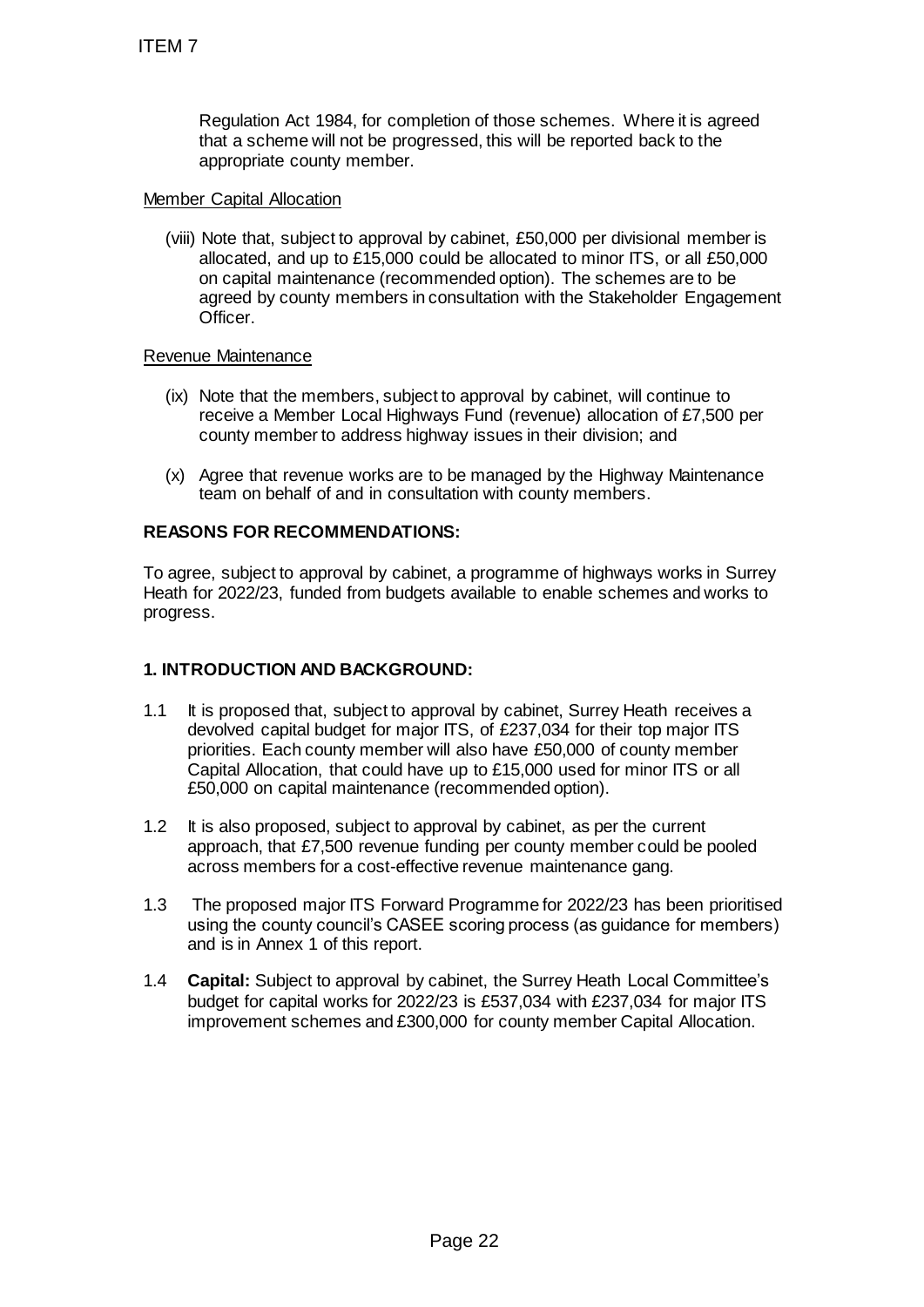- 1.5 The Stakeholder Engagement Officer will assist county members to ensure the best use of the county member Capital Allocation and enable commissioning to the Highway Maintenance team.
- 1.6 **Revenue:** Subject to approval by cabinet, county members will continue to receive an allocation of £7,500 per county member to address maintenance issues in their division.
- 1.7 Table 1 summarises the various funding streams together with the budgets, subject to approval by cabinet, for 2022/23. It also refers to the relevant parts of the report which set out how it is proposed to allocate this funding and the recommendations relating to each funding stream. However, budgets require approval by full council and are therefore subject to change.

|                                                          |                                                                                                                                                                                                                                                                                                                                                                                                 |                                    |                                       | <b>ITEM7</b>                                      |  |  |
|----------------------------------------------------------|-------------------------------------------------------------------------------------------------------------------------------------------------------------------------------------------------------------------------------------------------------------------------------------------------------------------------------------------------------------------------------------------------|------------------------------------|---------------------------------------|---------------------------------------------------|--|--|
|                                                          | The Stakeholder Engagement Officer will assist county members to ensure the<br>best use of the county member Capital Allocation and enable commissioning to<br>the Highway Maintenance team.                                                                                                                                                                                                    |                                    |                                       |                                                   |  |  |
|                                                          | <b>Revenue:</b> Subject to approval by cabinet, county members will continue to<br>receive an allocation of £7,500 per county member to address maintenance<br>issues in their division.                                                                                                                                                                                                        |                                    |                                       |                                                   |  |  |
|                                                          | Table 1 summarises the various funding streams together with the budgets,<br>subject to approval by cabinet, for 2022/23. It also refers to the relevant parts<br>of the report which set out how it is proposed to allocate this funding and the<br>recommendations relating to each funding stream. However, budgets require<br>approval by full council and are therefore subject to change. |                                    |                                       |                                                   |  |  |
|                                                          | <b>Funding Stream</b>                                                                                                                                                                                                                                                                                                                                                                           | Level of<br><b>Funding 2022/23</b> | <b>Relevant sections</b><br>of report | <b>Relevant</b><br>recommendations                |  |  |
|                                                          | Major Integrated<br><b>Transport Schemes</b><br>$(ITS) -$ Annex 1.                                                                                                                                                                                                                                                                                                                              | £237,034                           | Paras, $2.1 - 2.5$<br>Annex 1         | (i), (ii), (iii), (iv), $(v)$ ,<br>(vi) and (vii) |  |  |
|                                                          | <b>County Member Capital</b><br><b>Allocation</b>                                                                                                                                                                                                                                                                                                                                               | £300,000                           | Paras, 2.6-2.7                        | $(i)$ , $(ii)$ and $(viii)$                       |  |  |
|                                                          | Revenue Member Local<br>Highways Fund                                                                                                                                                                                                                                                                                                                                                           | £45,000                            | Para, 2.8                             | (ix), (x)                                         |  |  |
| <b>Total</b>                                             |                                                                                                                                                                                                                                                                                                                                                                                                 | £582,034                           |                                       |                                                   |  |  |
| Table 1 - Summary of Surrey Heath Funding Levels 2022/23 |                                                                                                                                                                                                                                                                                                                                                                                                 |                                    |                                       |                                                   |  |  |
|                                                          | It is proposed, subject to approval by cabinet, that delegated authority be given<br>to the Highway Engagement & Commissioning Manager to enable the<br>highways programme to be delivered in a flexible and timely manner.                                                                                                                                                                     |                                    |                                       |                                                   |  |  |
|                                                          | In addition to the Local Committee's devolved budget, there are Countywide<br>capital budgets which are used to fund major maintenance (Operation<br>Horizon), surface treatment schemes, footway schemes, drainage works and<br>safety barrier schemes.                                                                                                                                        |                                    |                                       |                                                   |  |  |
|                                                          | 0 Countywide revenue budgets are used to carry out both reactive and routine<br>maintenance works. The maintenance team manages a centrally funded<br>revenue budget to carry out drainage investigation and small repairs locally.                                                                                                                                                             |                                    |                                       |                                                   |  |  |
| 1.                                                       | The Road Safety Team manages a small Countywide budget to implement<br>small safety schemes which are prioritised by the collision savings they<br>provide. They also hold a small budget for the maintenance of Vehicle<br>Activated Signs and Wig Wag signs at school crossing patrol sites.                                                                                                  |                                    |                                       |                                                   |  |  |
|                                                          | 2 It is proposed, subject to approval by cabinet, that the Road Safety Team have<br>two additional countywide budgets to address the highest priority backlog of                                                                                                                                                                                                                                |                                    |                                       |                                                   |  |  |
| Page 23                                                  |                                                                                                                                                                                                                                                                                                                                                                                                 |                                    |                                       |                                                   |  |  |

# **Table 1 – Summary of Surrey Heath Funding Levels 2022/23**

- 1.8 It is proposed, subject to approval by cabinet, that delegated authority be given to the Highway Engagement & Commissioning Manager to enable the highways programme to be delivered in a flexible and timely manner.
- 1.9 In addition to the Local Committee's devolved budget, there are Countywide capital budgets which are used to fund major maintenance (Operation Horizon), surface treatment schemes, footway schemes, drainage works and safety barrier schemes.
- 1.10 Countywide revenue budgets are used to carry out both reactive and routine maintenance works. The maintenance team manages a centrally funded revenue budget to carry out drainage investigation and small repairs locally.
- 1.11 The Road Safety Team manages a small Countywide budget to implement small safety schemes which are prioritised by the collision savings they provide. They also hold a small budget for the maintenance of Vehicle Activated Signs and Wig Wag signs at school crossing patrol sites.
- 1.12 It is proposed, subject to approval by cabinet, that the Road Safety Team have two additional countywide budgets to address the highest priority backlog of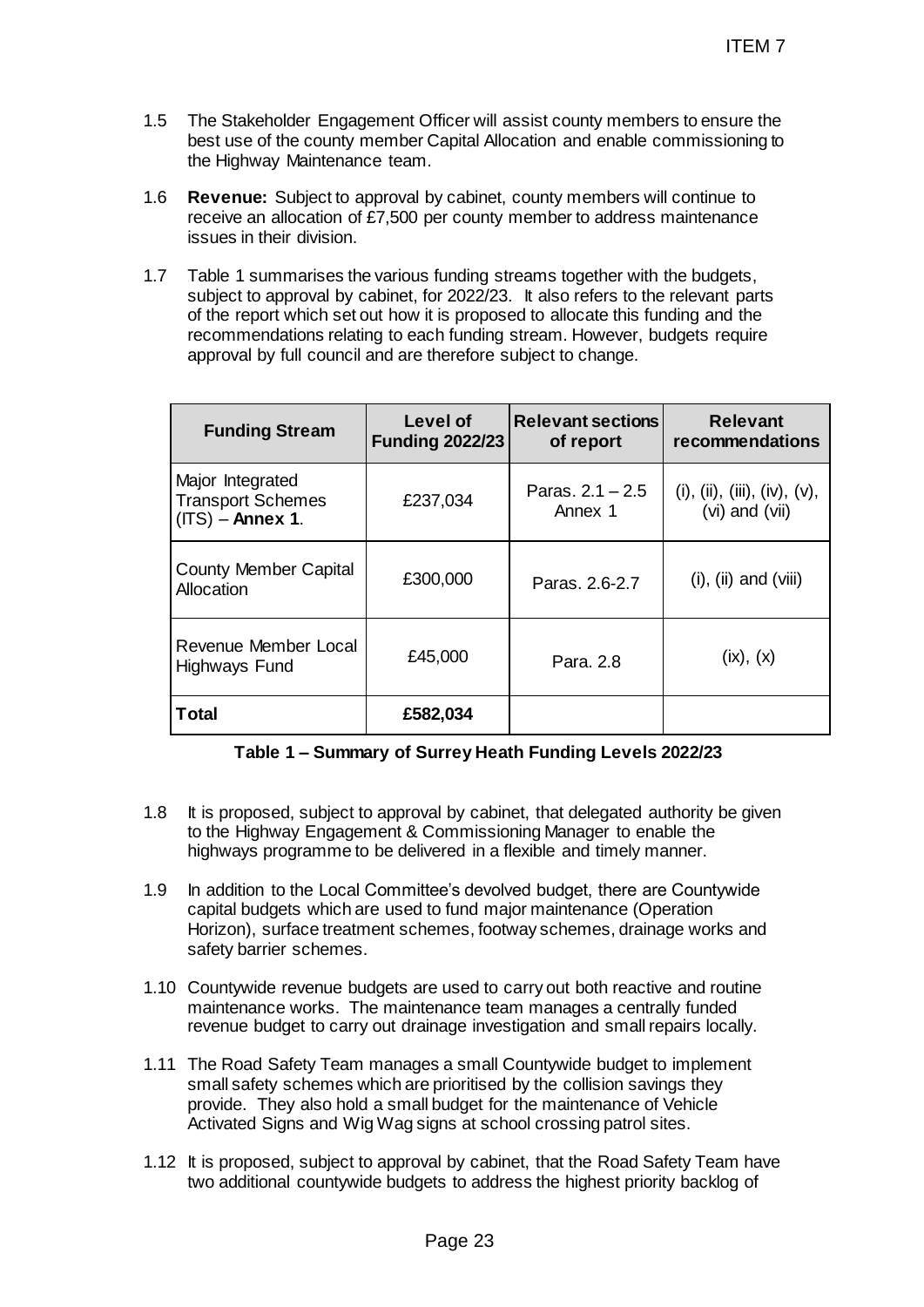Road Safety Outside Schools and Road Safety schemes. Subject to approval by cabinet, suitable schemes from the current ITS list will be put forward for consideration for this central funding. If a scheme on the Major ITS Forward Programme is prioritised for this Road Safety funding, then it is proposed, subject to approval by cabinet, to progress schemes on the reserve Major ITS list shown in Annex 1.

- 1.13 Contributions collected from developers through S106 agreements or Community Infrastructure Contributions (CIL) can be used to fund, either wholly or in part, highway improvement schemes which mitigate the impact of developments on the highway network.
- 1.14 This report sets out the proposed programme of highway works for Surrey Heath.

# **2. ANALYSIS:**

## **Major Integrated Transport Schemes (ITS)**

- 2.1 The Major Integrated Transport Schemes (ITS) budget aims to improve the highway network for all users, in line with the objectives set out in the Local Transport Plan.
- 2.2 The Major Integrated Transport Schemes (ITS) budget, subject to approval by cabinet, is £237,034 and is to be used to progress capital improvement schemes. The proposed Major ITS Forward Programme for 2022/23, subject to approval by cabinet, to be delivered from this budget is shown in Annex 1.
- 2.3 It is proposed that the Highways Engagement and Commissioning Manager be able to vire money between the schemes agreed in Annex 1.
- 2.4 It is proposed that the Highways Engagement and Commissioning Manager, in line with the Scheme of Delegation, is able to progress any scheme from the Integrated Transport Schemes programme, including consultation and statutory advertisement that may be required under the Road Traffic Regulation Act 1984, for completion of those schemes. Where it is agreed that a scheme will not be progressed, this will be reported back to the appropriate county member.

### **County Member Capital Allocation**

- 2.5 The capital maintenance budget is used to carry out capital maintenance works that would not prioritise highly under the Countywide prioritisation process for capital maintenance, but the condition of which are of local concern.
- 2.6 It is proposed, subject to cabinet approval, that each county member be allocated £50,000 to spend in their divisions, which should be sufficient to progress either one larger or two small capital maintenance schemes. However, subject to cabinet approval, up to £15,000 of the £50,000 available to each divisional member could also be used to fund a minor ITS scheme such as the installation of dropped kerbs. It is proposed that the schemes to be progressed will be identified by the county members in consultation with the Stakeholder Engagement Officer and commissioned to the appropriate team. ITEM 7<br>
Road Safety Outside Schools and Road<br>
by cabinet, suitable schemes from the cu<br>
consideration for this central funding. If a<br>
Programme is priorited of tr his Road Safe<br>
list shown in Annex 1.<br>
1.13 Contributions c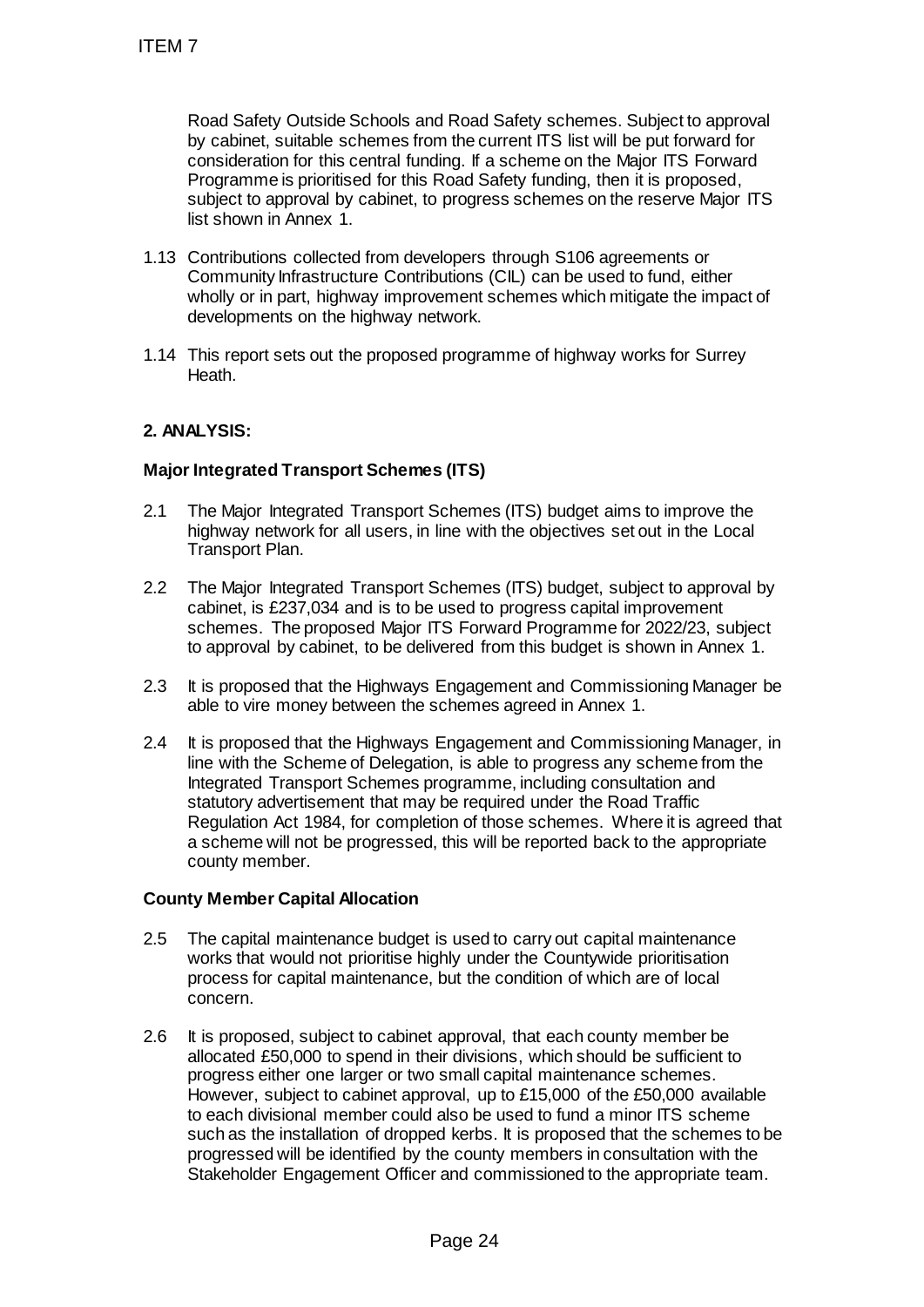## **Members Local Highway Fund (Revenue)**

2.7 Members will continue to receive, subject to cabinet approval, an allocation of £7,500 per county member to address highway issues in their divisions, subject to budget confirmation. It is proposed that the Member Local Highways Fund be managed by the Highway Maintenance team on county members' behalf.

### **3. OPTIONS:**

3.1 The Local Committee is being asked to approve a forward programme of highway works for Surrey Heath, subject to approval by cabinet, as set out in this report.

### **4. CONSULTATIONS:**

4.1 Appropriate consultation will be carried out as part of the delivery of the works programme.

### **5. FINANCIAL AND VALUE FOR MONEY IMPLICATIONS:**

- 5.1 The highways budget for Surrey Heath for capital works in 2022/23, subject to approval by cabinet is £537,034.
- 5.2 The highways budget for Surrey Heath is used to fund works which are a priority to the local community. A number of virements are in place or suggested to enable the budget to be managed, so as to enable the programme to be delivered in a flexible and timely manner.

### **6. EQUALITIES AND DIVERSITY IMPLICATIONS:**

6.1 It is an objective of Surrey Highways to treat all users of the public highway equally and with understanding.

### **7. LOCALISM:**

7.1 The Highways Service is mindful of the localism agenda and engages with the local community as appropriate before proceeding with the construction of any highway scheme.

### **8. OTHER IMPLICATIONS:**

|                                                                                                                                                                                                                                                                                                                       | <b>ITEM7</b>                                            |  |  |  |  |
|-----------------------------------------------------------------------------------------------------------------------------------------------------------------------------------------------------------------------------------------------------------------------------------------------------------------------|---------------------------------------------------------|--|--|--|--|
| embers Local Highway Fund (Revenue)                                                                                                                                                                                                                                                                                   |                                                         |  |  |  |  |
| embers will continue to receive, subject to cabinet approval, an allocation of<br>',500 per county member to address highway issues in their divisions,<br>ibject to budget confirmation. It is proposed that the Member Local<br>ghways Fund be managed by the Highway Maintenance team on county<br>embers' behalf. |                                                         |  |  |  |  |
| ONS:                                                                                                                                                                                                                                                                                                                  |                                                         |  |  |  |  |
| ne Local Committee is being asked to approve a forward programme of<br>ghway works for Surrey Heath, subject to approval by cabinet, as set out in<br>is report.                                                                                                                                                      |                                                         |  |  |  |  |
| <b>SULTATIONS:</b>                                                                                                                                                                                                                                                                                                    |                                                         |  |  |  |  |
| Appropriate consultation will be carried out as part of the delivery of the<br>works programme.                                                                                                                                                                                                                       |                                                         |  |  |  |  |
| NCIAL AND VALUE FOR MONEY IMPLICATIONS:                                                                                                                                                                                                                                                                               |                                                         |  |  |  |  |
| ne highways budget for Surrey Heath for capital works in 2022/23, subject to<br>pproval by cabinet is £537,034.                                                                                                                                                                                                       |                                                         |  |  |  |  |
| e highways budget for Surrey Heath is used to fund works which are a<br>iority to the local community. A number of virements are in place or<br>iggested to enable the budget to be managed, so as to enable the<br>ogramme to be delivered in a flexible and timely manner.                                          |                                                         |  |  |  |  |
| ALITIES AND DIVERSITY IMPLICATIONS:                                                                                                                                                                                                                                                                                   |                                                         |  |  |  |  |
| is an objective of Surrey Highways to treat all users of the public highway<br>jually and with understanding.                                                                                                                                                                                                         |                                                         |  |  |  |  |
| <b>ALISM:</b>                                                                                                                                                                                                                                                                                                         |                                                         |  |  |  |  |
| ne Highways Service is mindful of the localism agenda and engages with the<br>cal community as appropriate before proceeding with the construction of any<br>ghway scheme.                                                                                                                                            |                                                         |  |  |  |  |
| <b>ER IMPLICATIONS:</b>                                                                                                                                                                                                                                                                                               |                                                         |  |  |  |  |
| Area assessed:                                                                                                                                                                                                                                                                                                        | Direct Implications:                                    |  |  |  |  |
| <b>Crime and Disorder</b><br><b>Sustainability (including Climate)</b>                                                                                                                                                                                                                                                | Set out below.<br>Set out below.                        |  |  |  |  |
| Change and Carbon Emissions)                                                                                                                                                                                                                                                                                          |                                                         |  |  |  |  |
| Corporate Parenting/Looked After                                                                                                                                                                                                                                                                                      | No significant implications arising                     |  |  |  |  |
| Children<br>Safeguarding responsibilities for                                                                                                                                                                                                                                                                         | from this report<br>No significant implications arising |  |  |  |  |
| vulnerable children and adults                                                                                                                                                                                                                                                                                        | from this report                                        |  |  |  |  |
| <b>Public Health</b>                                                                                                                                                                                                                                                                                                  | No significant implications arising<br>from this report |  |  |  |  |
|                                                                                                                                                                                                                                                                                                                       |                                                         |  |  |  |  |
|                                                                                                                                                                                                                                                                                                                       |                                                         |  |  |  |  |
| Page 25                                                                                                                                                                                                                                                                                                               |                                                         |  |  |  |  |
|                                                                                                                                                                                                                                                                                                                       |                                                         |  |  |  |  |